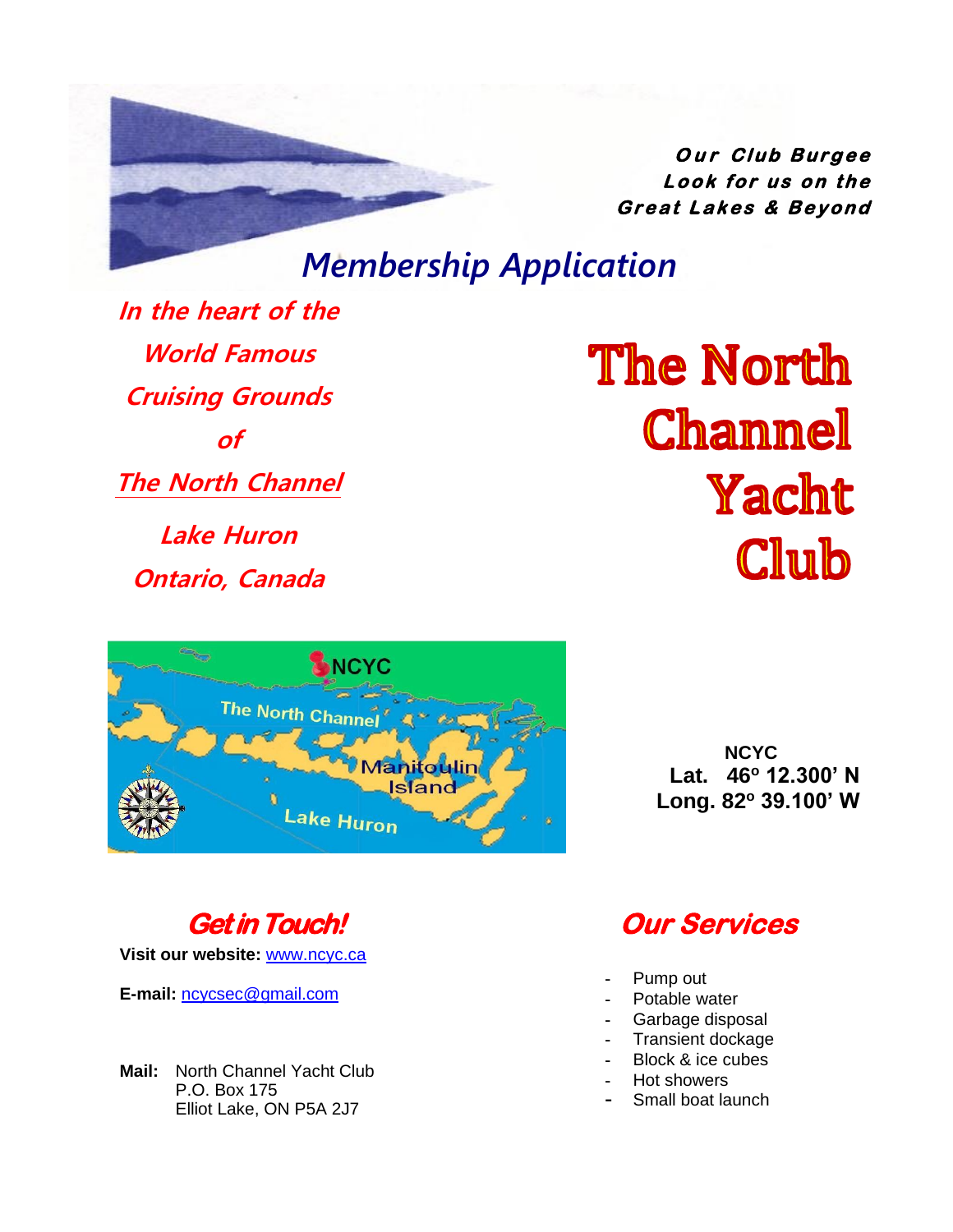### **A Short History of the Club**

The North Channel Yacht Club was formed in 1970 by a group of 5 boaters from the Elliot Lake area. They found that by working together they could better enjoy their sport of "boating" on the North Channel of Lake Huron. Over the years, the membership has grown with other sailors of similar interests.

Initially, the organization was simple, but as the membership grew, the need to formalize became apparent hence the Club Charter, Constitution and By-Laws. Even with this new "formality", the friendly, helpful nature of the Club has prevailed.

The Club depends on the membership to do the majority of the work required to maintain the property and the facilities of the Club. We, as members, enjoy the use of our facilities, the camaraderie among members, and, not least of all, fees that are low when compared to other clubs and marinas on northern Lake Huron and beyond.

We can continue to enjoy these benefits only if we are willing to do our share. Our fee structure is based on the premise that the members do the bulk of the normal maintenance work. Work parties are scheduled throughout the year, and these have become an integral part of the Club's social activity and help with the introduction of new members to the Club.

Special projects requiring specialized skills and equipment are planned by the Club Management Committee and contracted out.

#### **Brief notes on how the Club operates**

With very few exceptions, members' boats are kept on assigned moorings. The Club does not have assigned slips. However, a limited number of slips are available for seasonal or monthly rental. Access to the mooring is typically via the member's own dinghy. Boats may be brought to slips at the dock, but may not be left there unattended except if the boat has a problem which precludes leaving it on the mooring. The construction, setting and maintenance of mooring ground tackle to the Club's specifications is the member's responsibility.

Launch, haul out and winter storage are done using rail wheel mounted cradles built to Club standards by or for each member. Since we are a "self-help" Club, members help each other in these operations and do the work within established Club safety standards. Launch and haul out scheduling during the day is setup by mutual agreement between members hoping to finish that day.

The clubhouse and its facilities are there for members' use. Most, but not all organized Club events happen here. We bring our own food and beverages, and often eat together. Limited refrigerated storage is available. The Club supplies propane for the Club's BBQ's.

Use of the shower house is free to members, and we try to leave it "as clean as or better" than we found it.

During the sailing season, we ask that members park their cars in the open areas adjacent to the mast racks, and not along the road encircling our storage yard.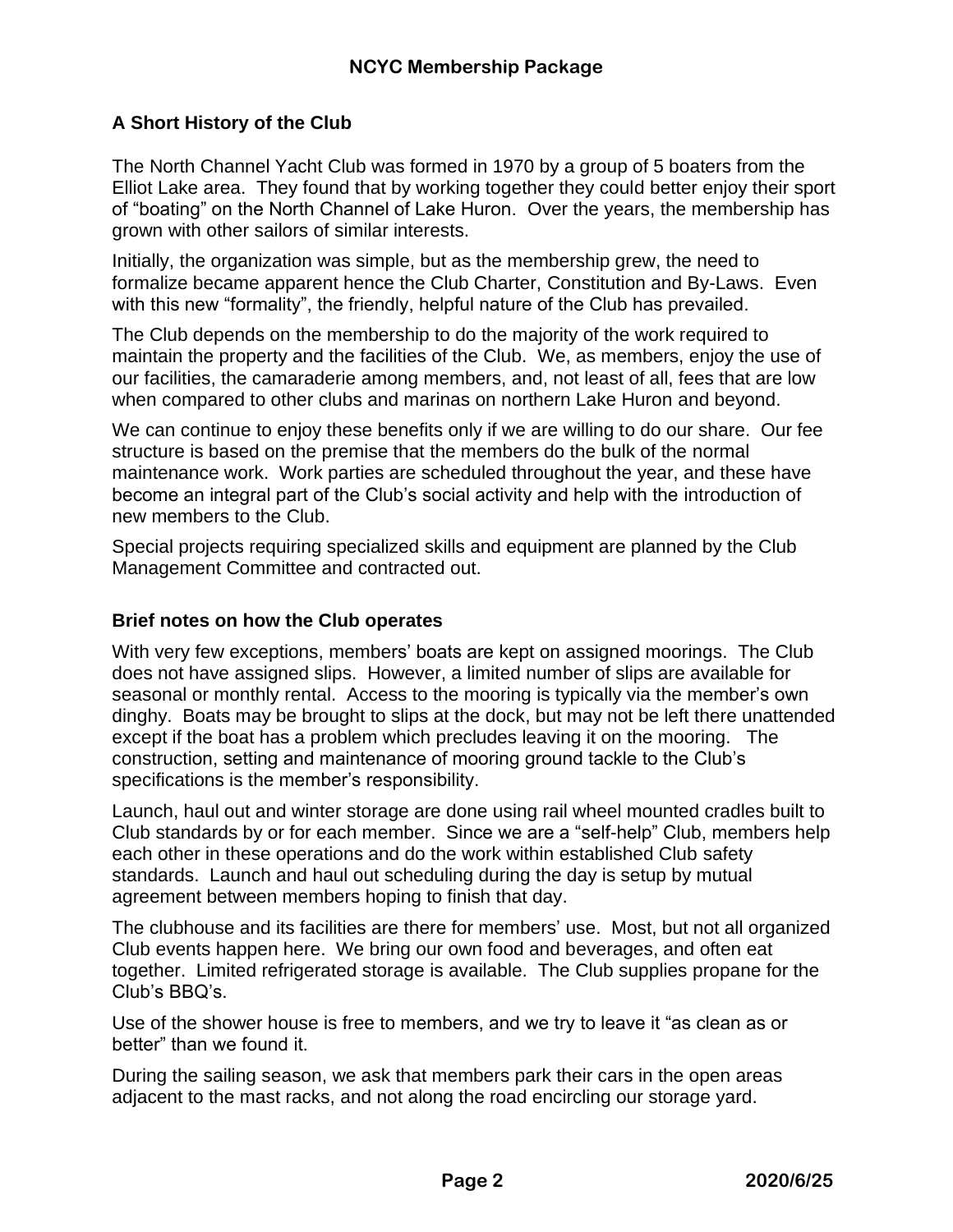For everyone's protection we require that boats carry a minimum of \$2,000,000 liability insurance. Proof of this is required with the Membership Application and every year with the payment of annual dues.

#### **Membership Classes and Fees**

#### **Full Member:**

Initiation Fee\*: \$1,050.00 + HST Annual Membership Fee\*\* \$ 350.00 + HST

Summer Member:  $\frac{1}{2}$  500.00 + HST Refer to page 4 for a full definition.

*\* The Initiation Fee may be paid in equal installments over 2 years (\$50 finance charge applies) \*\*Annual membership, boating and storage fees are due March 01 each year, but may be paid in 2 equal installments, March 01 and May 15.*

#### **Boating and Storage Fees**

*Due March 01 of each year.* 

Boating fees (summer) and storage fees (winter) are each billed separately. Each fee is \$0.80 per square foot of boat area.

Fees are calculated on the basis of area of the boat (length x beam)

Example:  $30'$  x  $10'$  x  $$1.60 = $480$  plus H.S.T. (\$0.80 boating fee and \$0.80 storage fee)

### **Work Party Fee**

Due March 01 of each year, when credit for the previous year's work is applied.

Full Members: \$800.00 per year minus hours worked.

Credit is calculated at  $1/20<sup>th</sup>$  of the annual fee per hour (i.e. \$40 per hour) to a maximum of 20 hours, on approved projects. Extra hours worked cannot be saved. Each member records the time worked in the Work Party Log.

**To apply for membership**: complete the Application Form, and have it signed by two sponsoring members. Return it with a deposit of \$500.00 which will be applied to cover the first year's boating and storage fees, initiation fee and membership fee. This will be held or returned to the applicant, depending on acceptance or otherwise, as stated in section 06 of the Club By-Laws. The cheque should be made payable to the North Channel Yacht Club, and mailed to P.O. Box 175, Elliot Lake, Ontario, P5A 2J7 or delivered to a member of the Management Committee with the application or placed in the locked box in the Club House in the summer.

NOTE: Membership in the Club does not automatically entitle a member to the accommodation of a boat. Boats may be kept at the Club only if they conform to the safety and other guidelines laid down by the Club Constitution, and after approval by the Management Committee, who will allocate a mooring space.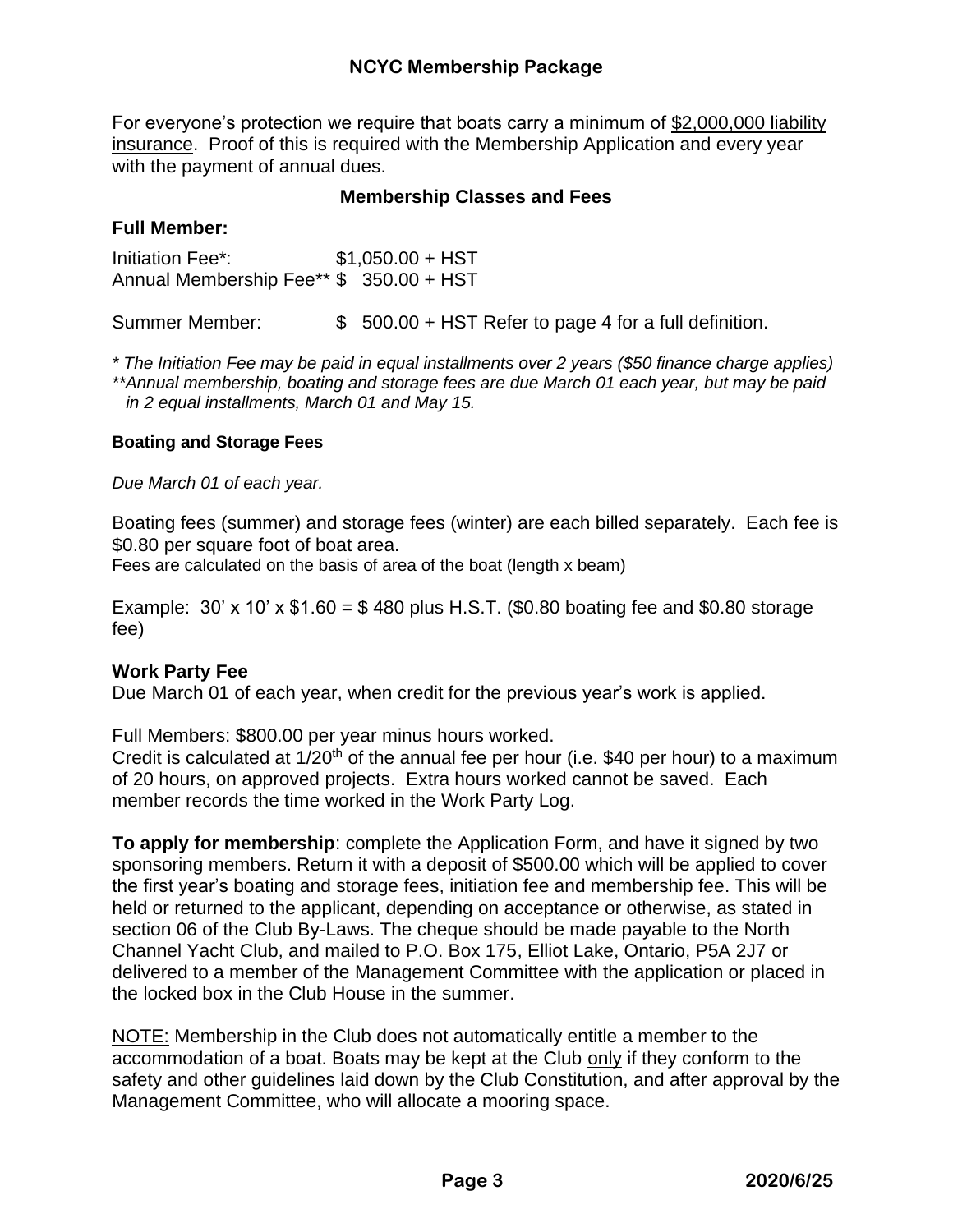Boat owners must carry a minimum of \$2,000,000 liability insurance and supply the policy information to the Club Membership Recorder with this application and with each annual payment of dues.

#### **Summer Membership**

- 1. A one-time offer for persons who have never been members of NCYC before.
- 2. Applies for the balance of the current season ending 30 September.

2.1.An application for full membership if desired, must be received before this date.

- 3. Summer membership cannot be repeated or extended.
- 4. The fee is not prorated to the period remaining from the application date.
- 5. The summer member is entitled to the following privileges:
	- 5.1.Use of a Club mooring.
	- 5.2.Free self-operated pump-outs after instructions on the use of the equipment.
	- 5.3.All Club facilities, including kitchen, barbecues, showers, dock power and water.
	- 5.4.A key to the gate and copies of the NCYC newsletter.
- 6. The summer member is not entitled to:
	- 6.1.Voting privileges.
	- 6.2.Boat storage privileges on the yard rail system.
	- 6.3.Seniority in consideration for full membership.

6.3.1.Seniority applies as of the granting of full membership.

7. Boat owners must carry a minimum of \$2,000,000 liability insurance and supply the policy information to the Club Membership.

Note: If a full membership application is accepted, the whole of the summer membership fee is credited to the total fees for the then current membership year.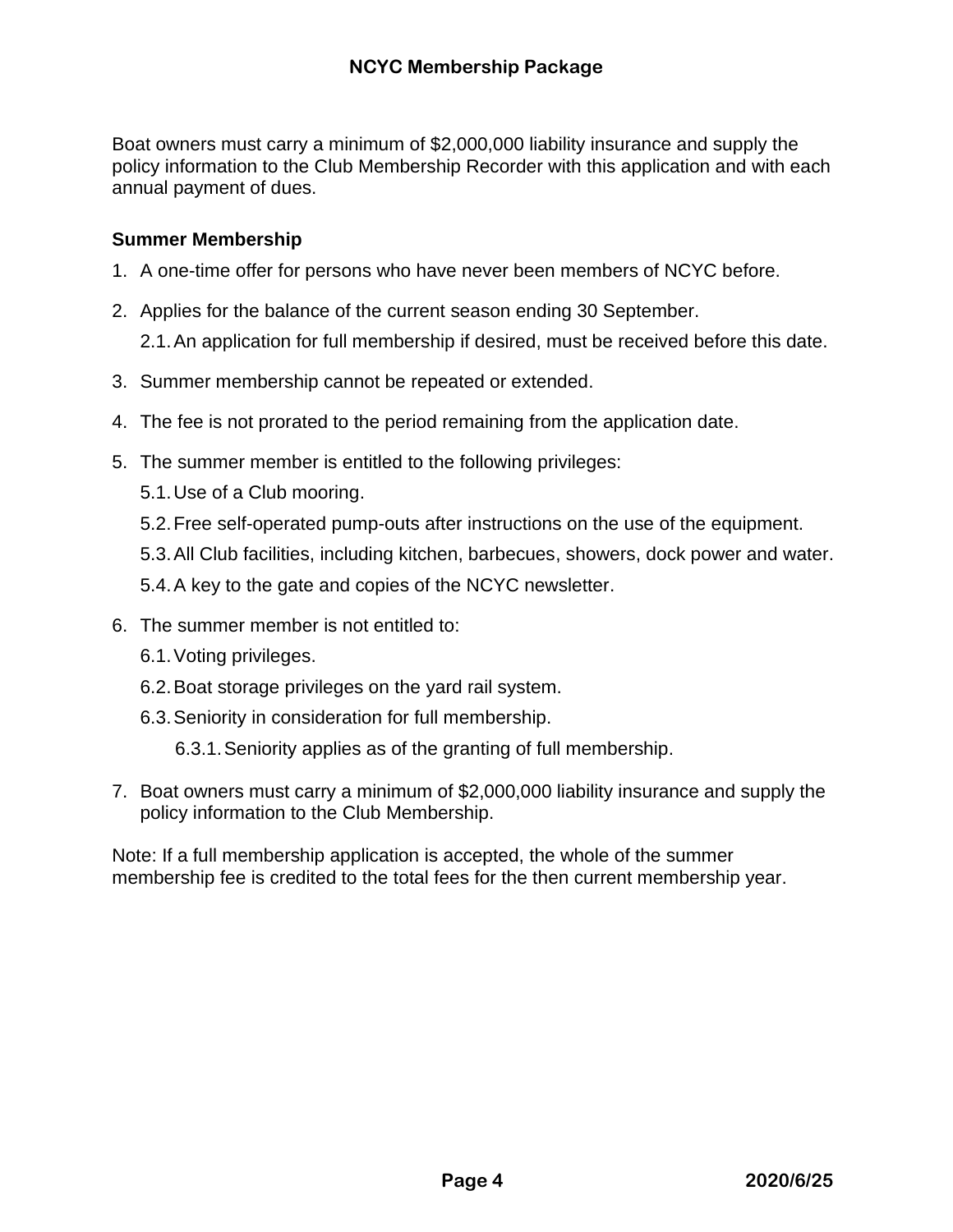#### **Sponsors' Responsibilities**

- 1. The sponsors of a member to the North Channel Yacht Club must be members in good standing.
- 2. The sponsors should get to know the potential member, and be prepared to recommend the person as a suitable club member
- 3. The applicant or the sponsors shall obtain the necessary forms from the management committee and discuss these with the individual, making it clear what the club is about and what the expectations of membership involve.
- 4. The sponsors must see that the forms are completed and a cheque for initiation fee, yearly membership, boating fee and work party fee along with the boat insurance particulars are attached. The forms are to be presented to the treasurer so that the application can be posted, then discussed at the next Management Committee meeting.
- 5. If the application is accepted, the sponsors will be informed. It is the sponsors' responsibility to make them welcome and to help them fit into the club.
- 6. The sponsors must be present when the new member brings his or her boat to the club for the first time, must introduce them to other members and see that they get a burgee and a gate key.
- 7. It is the responsibility of the sponsors to ensure the new member is aware of policies of the club regarding the use of the dock, fuelling procedures, pump-out procedures, presence of visitors, gate security practices, parking, clubhouse use, shower building use, work parties, policies of handling of boats, operation of the winch, mooring requirements, cradle requirements, and any other information which will help the new member to fit into the club satisfactorily.
- 8. The sponsors will be responsible for ensuring that the new member correct any habits which are not in keeping with the club policies, or correct any complaints which have been brought to the Management Committee, and which the committee feels need to be corrected.

#### **Members' Responsibilities**

*The following are some key summaries from NCYC Rules & Regulations adopted in 2008. The adopted Rules & Regulations govern.*

- 1. Members must follow the requests of the Fleet Captain regarding any of the rules concerning docking, mooring and pump-out.
- 2. Members questioning the rules should address themselves to the Vice-Commodore or a member of the Management Committee.
- 3. Guests must be in the company of members.
- 4. Mooring pennants and ground tackle must meet NCYC listed standards.
- 5. Electrical apparatus, especially heaters and battery chargers, must not be left plugged in when unattended, either in the yard or at the dock overnight.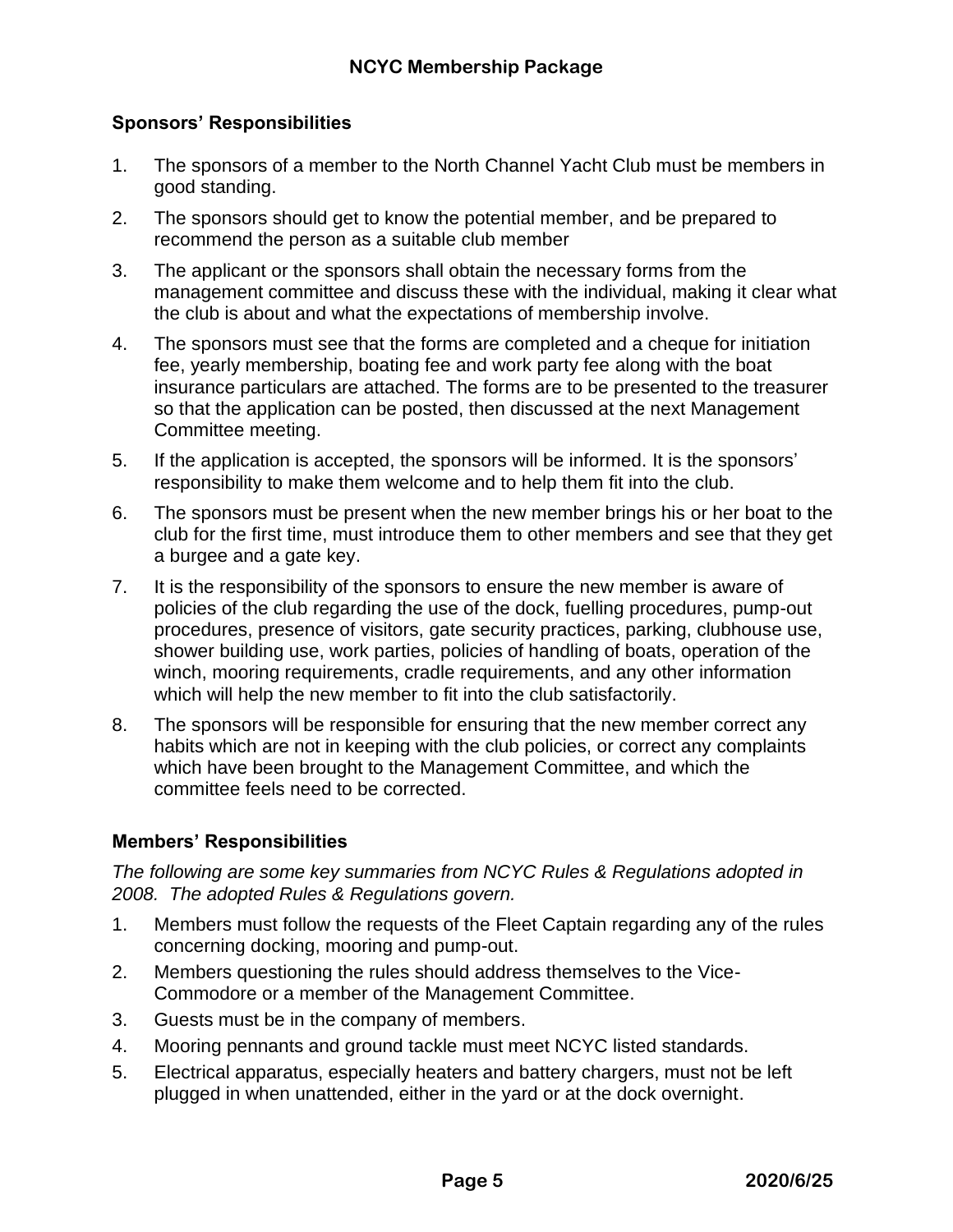- 6. Use safe practices on the club premises.
- 7. Members must leave their boat at their mooring unless they are on board at the dock or have made special arrangements with the Fleet Captain for emergencies. Boats are not to be at the dock for extended periods as there is limited dock space. Five slips are available for rental periods.
- 8. Members should pump out their own boats but must get instruction from the sponsor or Fleet Captain for the first time.
- 9. Ice is available on the honour system at any time. Fees are posted in Clubhouse.
- 10. Cars must be parked in the proper lot except for unloading or loading
- 11. Dinghies must not impede access to slips or cause damage to adjacent boats. They are to be moved to shore side shallow docks or stored on shore in areas designated by the Fleet Captain as soon as their boat is secured
- 12. Dock boxes must be kept in designated areas and no boxes are to be kept within the yard (fire hazard).
- 13. Cradles are to be kept in designated locations and the cleanup of the area around each cradle is the responsibility of the owner immediately after boat is launched.
- 14. Boat name must be visible on cradle.
- 15. Members are to lock the gate after driving through if the gate was locked at the time.
- 16. Members are to clean up in the clubhouse, in the shower building, or at the barbeques after they use them.
- 17. Dock carts are to be stored on the dock adjacent to the phone booth platform and are not to be used for excessive loads.
- 18. Members must make every reasonable effort to do their required hours of work. If work which they can do is not available see a member of the Management Committee.
- 19. Members must be trained in the use of the winch. No untrained person is permitted to use the winch under any circumstance.
- 20. Members should point out rule violations to those members who are not complying but any problems must be addressed to the Management Committee.
- 21. Members must have proper insurance and inform the Membership Recorder of the policy number. They also must make every effort to avoid any accidents by careful seamanship, safe practices, and by removing protruding objects from boats in the yard. The mooring must be under water or removed for the winter.
- 22. Barbequing is not allowed on boats while they are tied at the dock area.
- 23. All members must have their dogs on leashes at all times while on Club premises and must clean up after their dog.
- 24. All children must be under direct supervision while at the Club especially around the water area.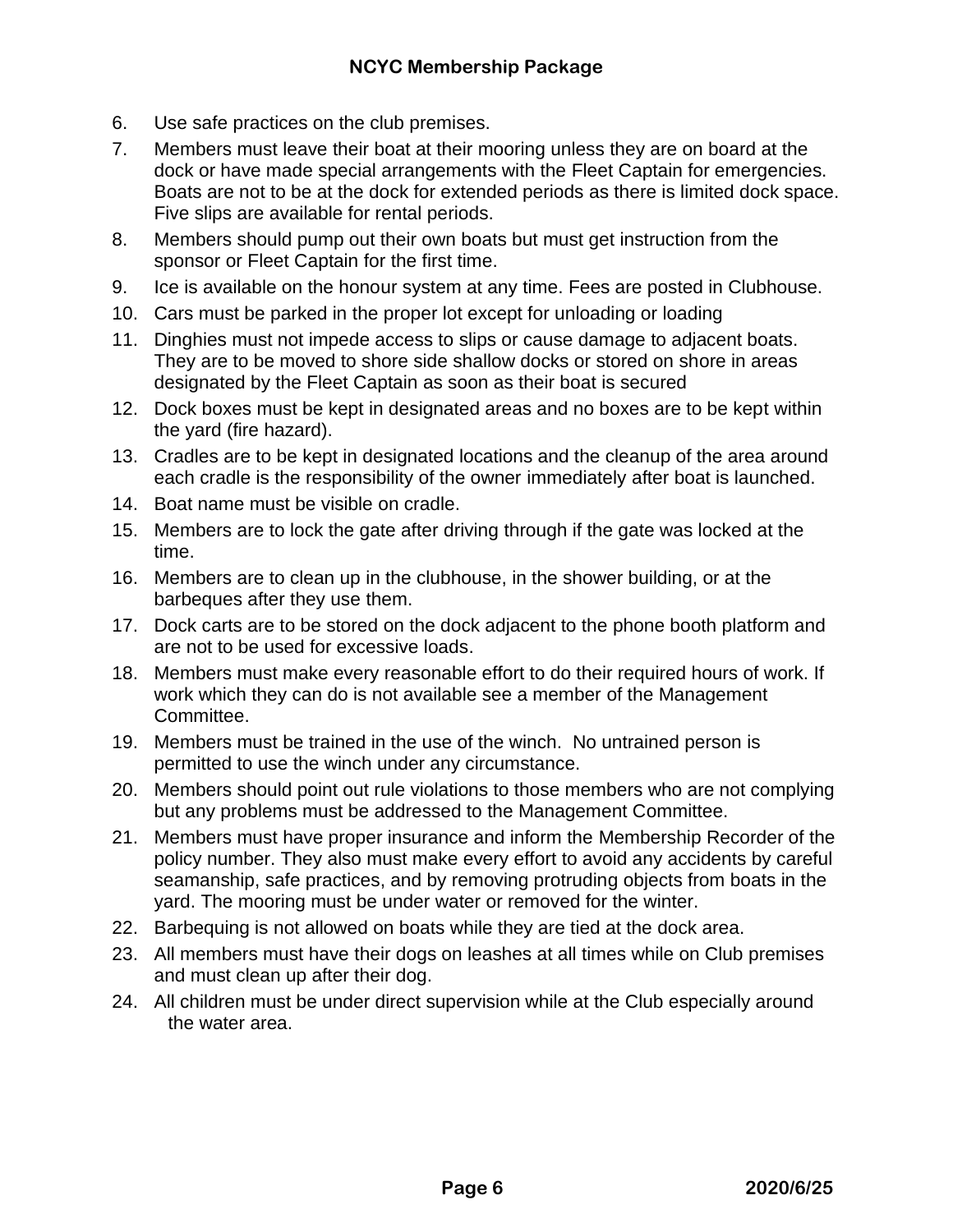DATE OF APPLICATION: \_\_\_\_\_\_\_\_\_\_\_\_\_\_\_\_\_\_\_\_\_\_ DATE TO BE REMOVED FROM POSTING: \_\_\_\_\_\_\_\_\_\_\_\_\_\_\_\_\_\_\_\_\_\_



### **North Channel Yacht Club Membership Application**

I, \_\_\_\_\_\_\_\_\_\_\_\_\_\_\_\_\_\_\_\_\_\_\_\_\_\_\_\_\_\_\_\_\_\_\_\_\_\_\_\_\_\_\_\_\_\_\_\_\_\_\_\_\_\_\_\_\_\_\_\_\_\_\_\_\_\_, (PLEASE PRINT)

hereby apply for

*(Membership class: Full, Associate, Summer)*

membership in the North Channel Yacht Club, and promise to comply with the Club Constitution and By-Laws.

Date (DD/MM/YYYY): \_\_\_\_\_\_\_\_\_\_\_\_\_\_\_\_\_\_\_\_\_\_\_\_\_\_\_\_\_\_\_\_\_\_\_\_\_\_\_\_\_\_\_\_\_\_\_\_\_\_\_\_\_\_\_\_\_\_\_\_\_\_\_\_\_

 $Signature:$ 

#### **SPONSORS**

We, the undersigned, as members in good standing of the NORTH CHANNEL YACHT CLUB, are personally acquainted with the applicant and are pleased to recommend him/her for club membership. We are aware of the sponsor's responsibilities and promise to comply with them.

| <b>APPLICANT'S INFORMATION</b> |  |  |
|--------------------------------|--|--|
|                                |  |  |
|                                |  |  |
|                                |  |  |
|                                |  |  |
|                                |  |  |
|                                |  |  |

| Emergency             |  |  |
|-----------------------|--|--|
| Phone/email:          |  |  |
| Spouse/Partner's Name |  |  |